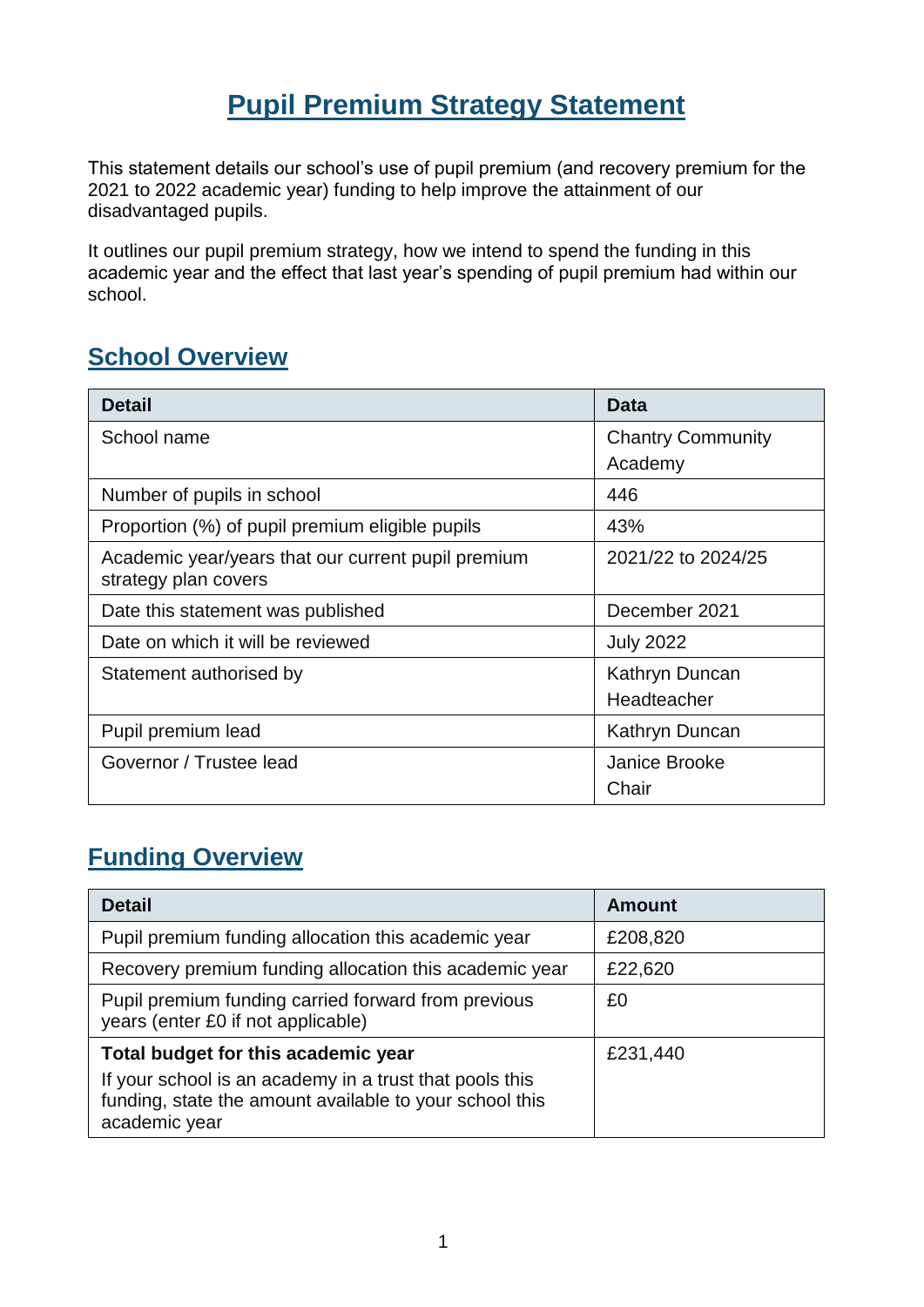# **Pupil Premium Strategy Plan**

#### **Statement Of Intent**

Our intention is that all pupils, irrespective of their background or the challenges they face (including during periods of lockdown), make good progress and achieve high attainment across all subject areas. The focus of our pupil premium strategy is to support disadvantaged pupils to achieve that goal, including progress for those who are already high attainers.

Chantry Community Academy is part of the Skills for Life Trust and as such, we are committed to all children succeeding with the skills they need to achieve in the next stage of their lives and in the future. We understand that some children have more challenging circumstances and firmly believe that all children should be able to reach their full potential, overcoming any barriers to learning.

At Chantry Community Academy, 43% of our pupils are identified as pupil premium. Our approach in this school, is to ensure that through our pupil premium spending, we prioritise strategies that impact on all of our children; however, we specifically consider those pupils who are deemed to be at a disadvantage for whatever reason. We have a good track record of identifying pupils who need the most support and we will continue to target this funding at identified areas so that all children can achieve.

High quality teaching for all is at the core of our approach. This is proven to have the greatest impact on the attainment gap for disadvantaged pupils and at the same time this will benefit the non-disadvantaged pupils at Chantry.

We will consider and are responsive to the range of challenges faced by our pupils, including those who have a social worker or those who are young carers. The activities outlined in this statement are also intended to support their needs, regardless of whether they are disadvantaged or not.

Our strategy is also to support wider school plans for education recovery, based on robust assessment which then identifies targeted intervention support for pupils who have been worst affected, including non-disadvantaged pupils. The approaches we have adopted complement each other to help pupils excel.

#### **Challenges**

This details the key challenges to achievement that we have identified among our disadvantaged pupils.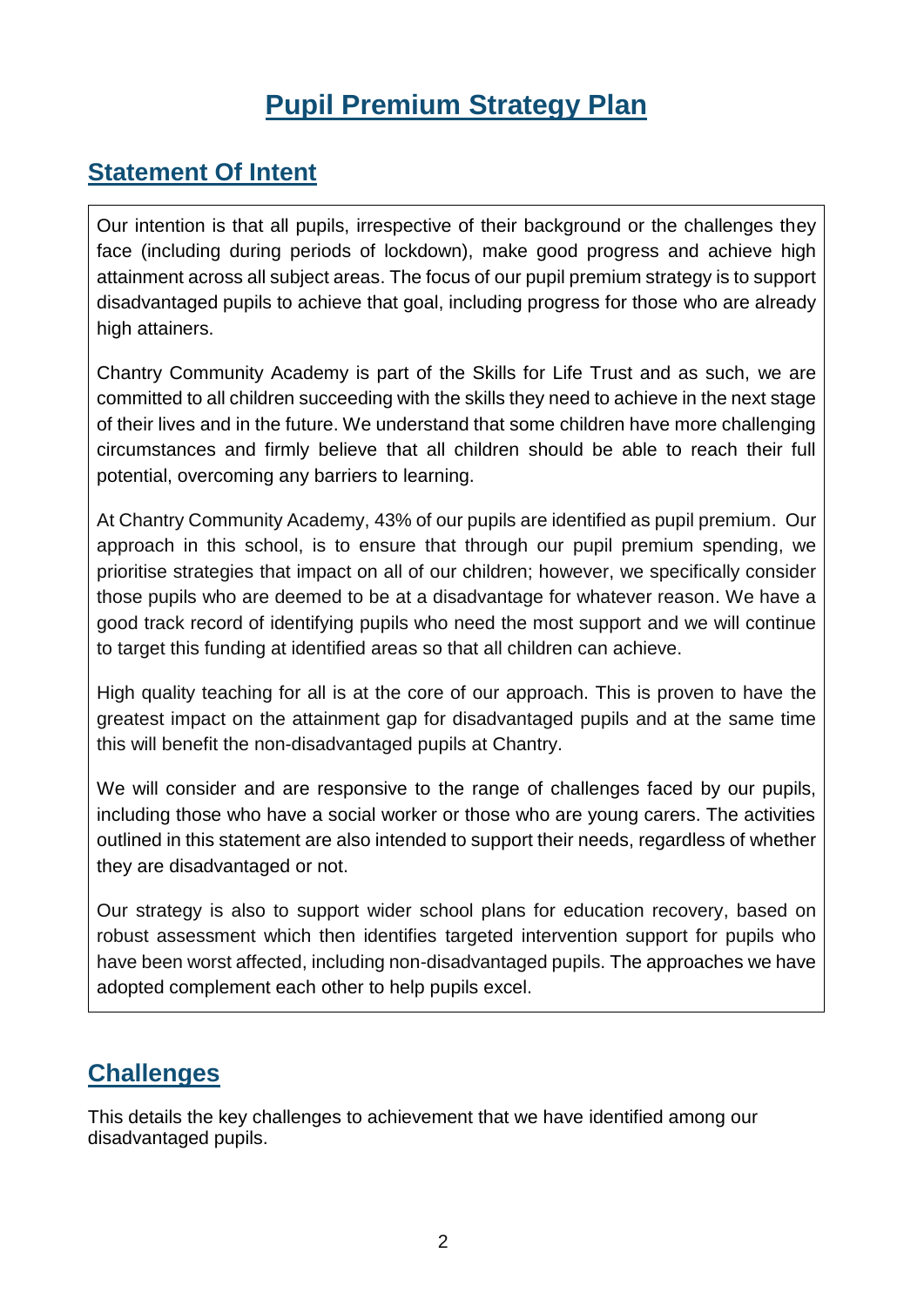| <b>Challenge</b><br>number | <b>Detail of challenge</b>                                                                                                                                                                                                                                                                                                                                                                                                                                                    |
|----------------------------|-------------------------------------------------------------------------------------------------------------------------------------------------------------------------------------------------------------------------------------------------------------------------------------------------------------------------------------------------------------------------------------------------------------------------------------------------------------------------------|
| 1                          | Assessments, observations, and discussions with pupils indicate<br>underdeveloped oral language skills and vocabulary gaps among many<br>disadvantaged pupils. These are evident from Reception through to KS2<br>and in general, are more prevalent among our disadvantaged pupils<br>than their peers.                                                                                                                                                                      |
| $\overline{2}$             | Internal and external assessments indicate that there are some gaps<br>between PP and non PP pupils across the school and against national<br>data for reading, phonics and maths.                                                                                                                                                                                                                                                                                            |
| 3                          | Socio-economic gap: A high proportion of pupils in this group have<br>limited access to many of the opportunities that their peers take for<br>granted which impacts their acquisition of cultural capital. Some children<br>in the group are also experiencing a number of adverse childhood<br>experiences which impacts their ability to see a positive future for<br>themselves and to make progress. Some children experience barriers<br>relating to food and clothing. |
| 4                          | Multiple barriers to learning such as SEN, SEMH, EAL,                                                                                                                                                                                                                                                                                                                                                                                                                         |
| 5                          | Our attendance data over the last year indicates that attendance among<br>disadvantaged pupils was 2.4% lower than for non-disadvantaged<br>pupils. Our assessments and observations indicate that absenteeism is<br>negatively impacting disadvantaged pupils' progress.                                                                                                                                                                                                     |

#### **Intended Outcomes**

This explains the outcomes we are aiming for **by the end of our current strategy plan**, and how we will measure whether they have been achieved.

| <b>Intended outcome</b>                                                     | <b>Success criteria</b>                                                                                                                                                                                                                                                     |  |
|-----------------------------------------------------------------------------|-----------------------------------------------------------------------------------------------------------------------------------------------------------------------------------------------------------------------------------------------------------------------------|--|
| Improved oral language skills and<br>vocabulary among disadvantaged pupils. | Assessments and observations indicate<br>significantly improved oral language<br>among disadvantaged pupils. This is<br>evident when triangulated with other<br>sources of evidence, including<br>engagement in lessons, book scrutiny<br>and ongoing formative assessment. |  |
| Improved reading, phonics and maths                                         | Reading, phonics and maths outcomes                                                                                                                                                                                                                                         |  |
| attainment for disadvantaged pupils at the                                  | will show that outcomes for                                                                                                                                                                                                                                                 |  |
| end of each academic year and certainly                                     | disadvantaged pupils are at least in line                                                                                                                                                                                                                                   |  |
| at the end of each key stage or national                                    | with those who are not disadvantaged                                                                                                                                                                                                                                        |  |
| milestone.                                                                  | and in line with national.                                                                                                                                                                                                                                                  |  |
| All pupils including disadvantaged                                          | Disadvantaged pupils will thrive in the                                                                                                                                                                                                                                     |  |
| children have the opportunities provided                                    | school environment and become more                                                                                                                                                                                                                                          |  |
| by the Skills for Life ethos in the school,                                 | confident and successful in the setting.                                                                                                                                                                                                                                    |  |
| including trips, enrichment activities and                                  | All pupils in this group will attend visits/                                                                                                                                                                                                                                |  |
| taking on positions of responsibility.                                      | experience visitors coming in to support                                                                                                                                                                                                                                    |  |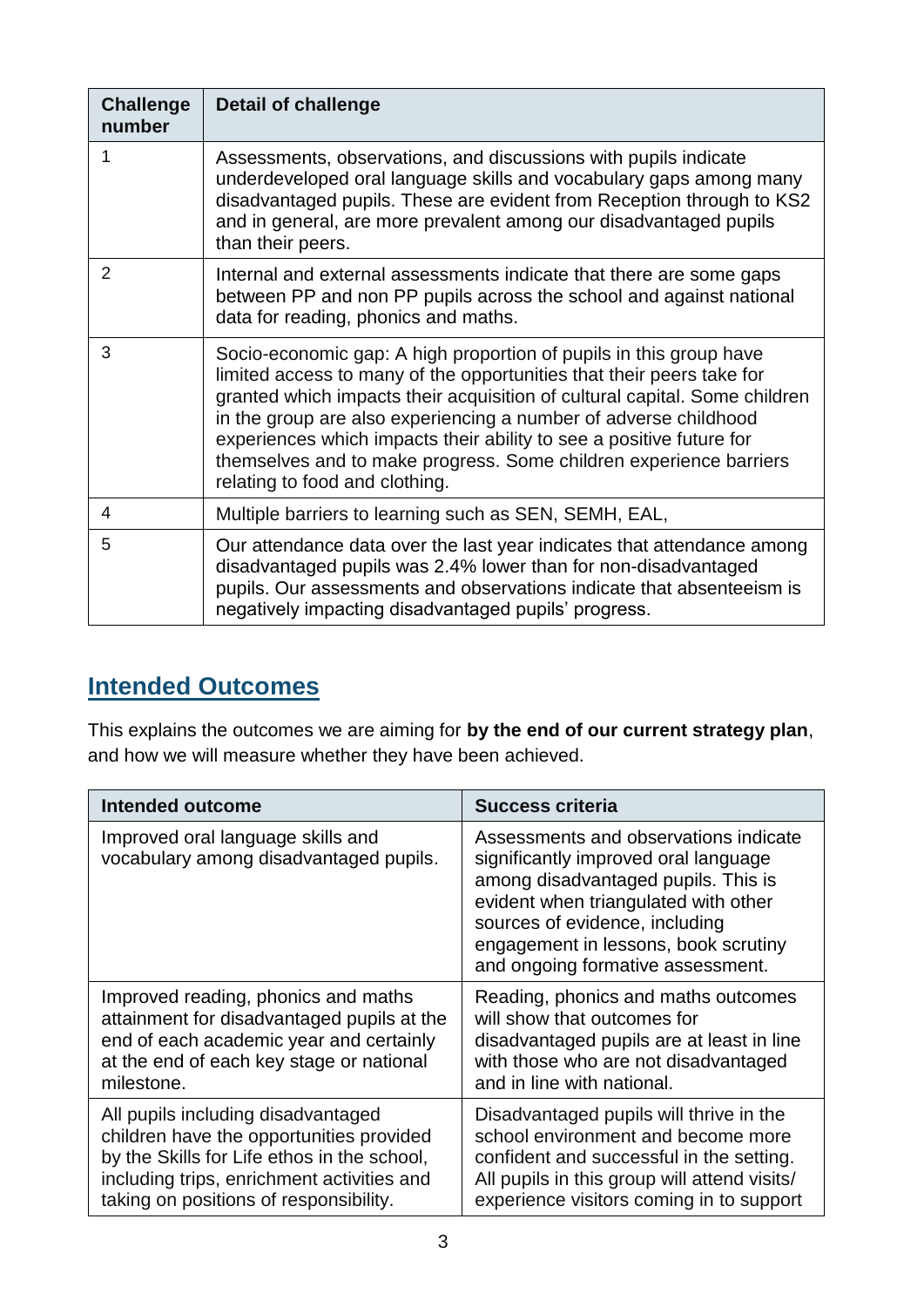|                                                                                                                                                                                        | the curriculum. All pupils in this group<br>will participate in trips and enrichment<br>activities.                                                                                                                             |
|----------------------------------------------------------------------------------------------------------------------------------------------------------------------------------------|---------------------------------------------------------------------------------------------------------------------------------------------------------------------------------------------------------------------------------|
| To ensure all pupils, including<br>disadvantaged pupils have ongoing<br>support and access to high quality SEN,<br><b>SEMH and EAL support</b>                                         | Early identification of need so that<br>appropriate referrals are made to ensure<br>that all children have needs met.                                                                                                           |
| To achieve and sustain improved<br>wellbeing for all pupils in our school,<br>particularly our disadvantaged pupils.                                                                   | Sustained high levels of wellbeing<br>demonstrated by qualitative data from<br>pupil voice, pupil and parent surveys and<br>teacher observations.                                                                               |
| To achieve and sustain improved<br>attendance for all pupils, particularly our<br>disadvantaged pupils. Persistent absence<br>will be reduced to national or below<br>national levels. | Sustained good attendance to be<br>demonstrated by all pupils, including dis-<br>advantaged pupils' attendance being in<br>line with national average. Persistent ab-<br>sence will be reduced to below national<br>in 2 years. |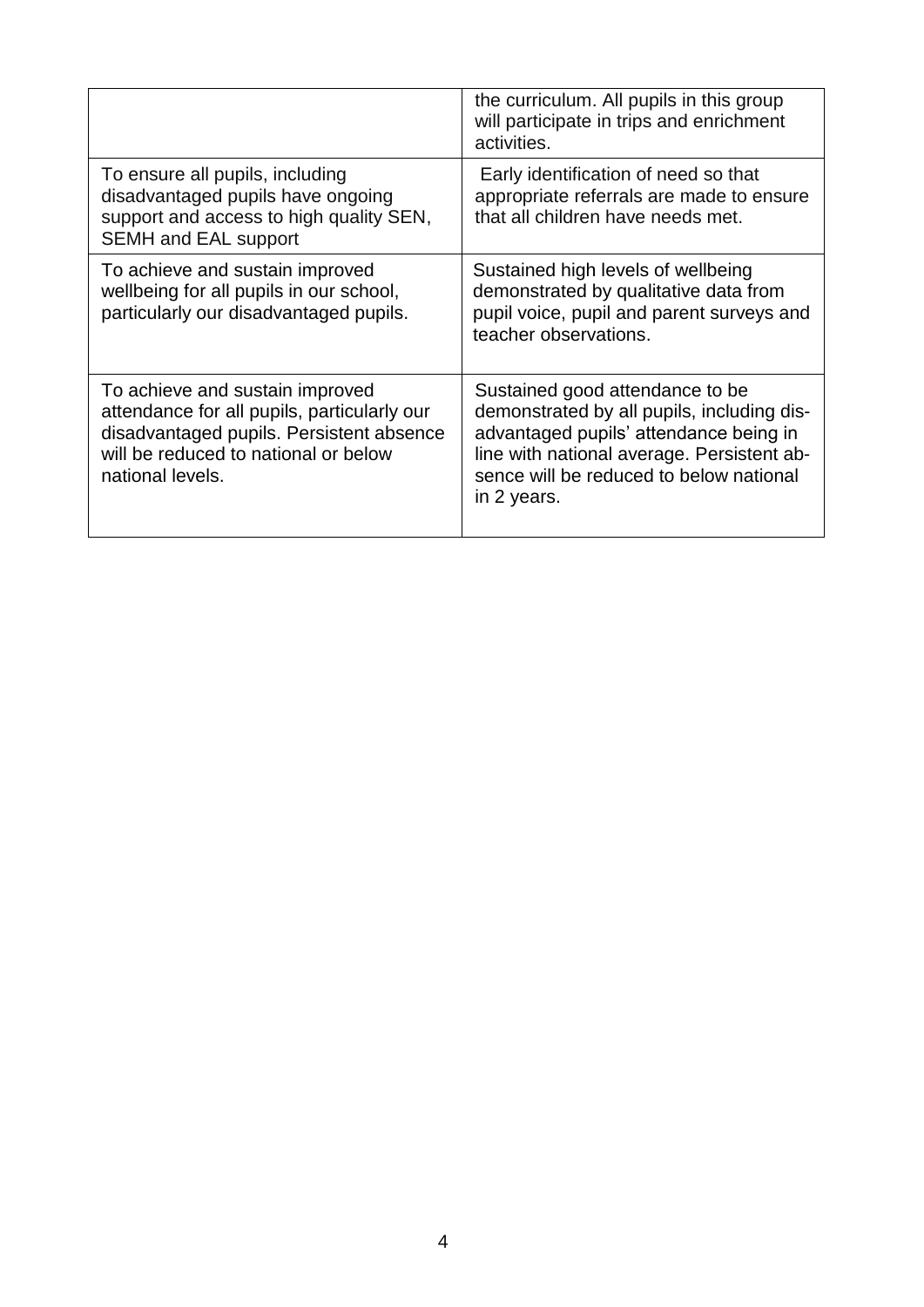## **Activity In This Academic Year**

This details how we intend to spend our pupil premium (and recovery premium funding) **this academic year** to address the challenges listed above.

#### **Teaching**

Budgeted cost: £ 64,200

| <b>Activity</b>                                                                                                                              | <b>Evidence that supports this</b><br>approach                                                                                                                                                                                                                                                    | <b>Challenge</b><br>number(s)<br>addressed |
|----------------------------------------------------------------------------------------------------------------------------------------------|---------------------------------------------------------------------------------------------------------------------------------------------------------------------------------------------------------------------------------------------------------------------------------------------------|--------------------------------------------|
| Purchase of a DfE<br>validated Systematic<br><b>Synthetic Phonics</b><br>programme to secure<br>stronger phonics<br>teaching for all pupils. | Phonics approaches have a strong<br>evidence base that indicates a<br>positive impact on the accuracy of<br>word reading (though not<br>necessarily comprehension),<br>particularly for disadvantaged pupils:<br><b>Phonics   Toolkit Strand   Education</b><br><b>Endowment Foundation   EEF</b> | 1,2                                        |
| High quality CPD for<br>staff on aspects of the<br>curriculum/leadership<br>of the curriculum                                                | 'Great teaching is the most important<br>lever schools have to improve the<br>outcome for their pupils' EEF                                                                                                                                                                                       | 1,2                                        |
| Delivery of DfE NELI<br>programme using a<br>dedicated staff<br>member in EYFS                                                               | <b>EEF Toolkit evidence -Oral</b><br>Language Interventions                                                                                                                                                                                                                                       | 1                                          |
| Specialist subject<br>teachers to be used<br>in some subjects/<br>areas                                                                      | High quality teaching with specialist<br>teachers for some subjects<br><b>EEF Toolkit</b>                                                                                                                                                                                                         | 1,2,4                                      |
| Speech and language<br>therapist to support<br>fortnightly with SLCN<br>pupils                                                               | Pupils diagnosed with SLCN can<br>access support more readily and<br>interventions out in place                                                                                                                                                                                                   | 1,4                                        |
| Purchase of online<br>access to high quality<br>texts and physical<br>texts                                                                  | <b>EEF Toolkit evidence-Reading</b><br><b>Comprehension Strategies</b>                                                                                                                                                                                                                            | 1,2,3,4                                    |
| <b>Purchase of Power</b><br>Maths resources and<br>assessments to<br>support maths<br>mastery approach                                       | The impact of mastery learning<br>approaches is an additional five<br>months progress, on average, over<br>the course of a year<br><b>EEF Teaching &amp; Learning</b><br><b>ToolkitMastery learning NCETM</b>                                                                                     | 2,4                                        |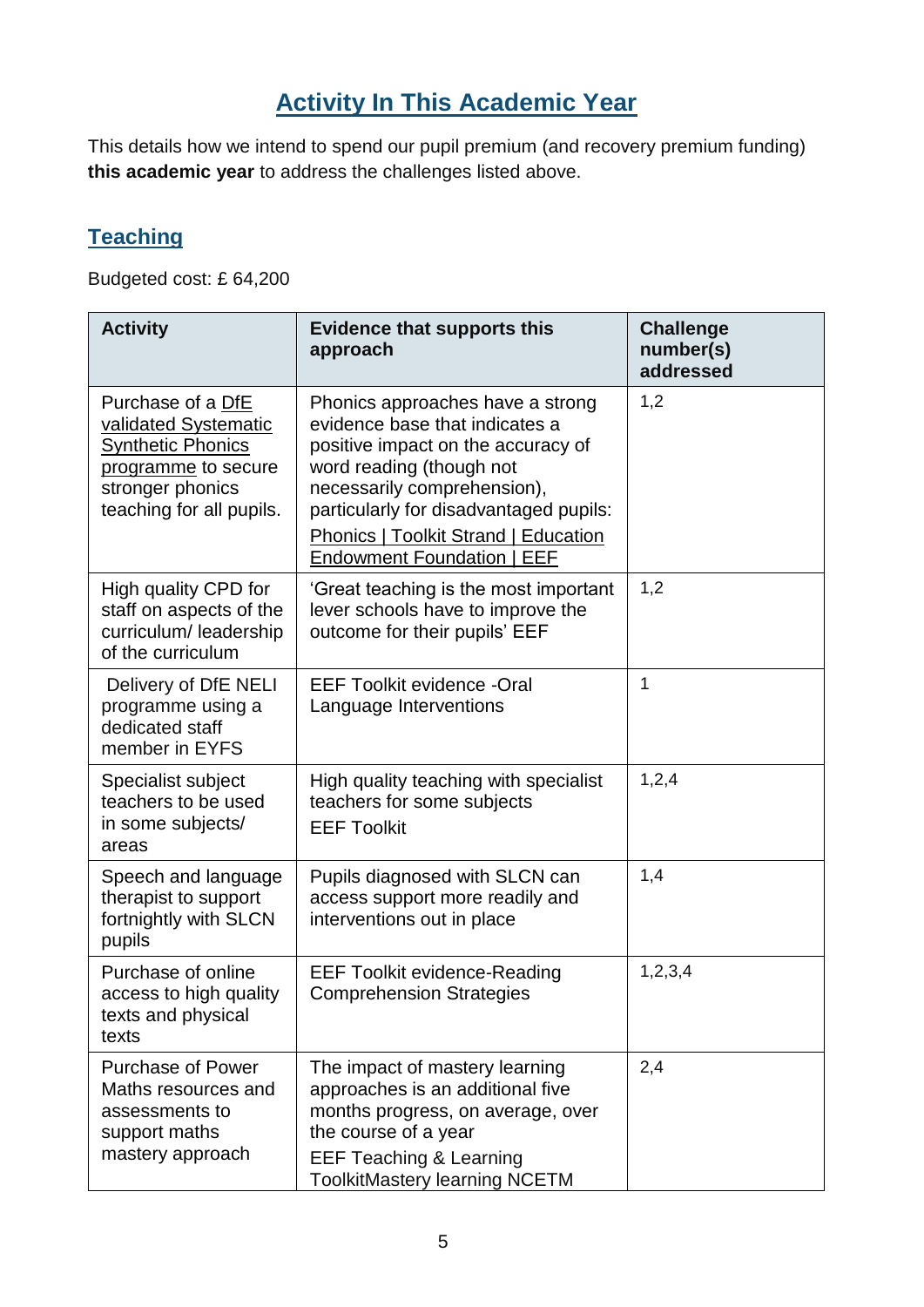|                                                                        | guidance Improving maths in Key<br>Stages 2 & 3 Fair Education Alliance                                                                                                                     |       |
|------------------------------------------------------------------------|---------------------------------------------------------------------------------------------------------------------------------------------------------------------------------------------|-------|
| Membership of Pixl<br>and access to high<br>quality CPD and<br>support | Specific support for disadvantaged<br>children and closing the gap. RSL<br>meetings to monitor children's<br>progress, including disadvantaged<br>children.<br>Use of PiXL oracy resources. | 1,2,4 |

## **Targeted Academic Support**

Budgeted cost: £ 60,370

| <b>Activity</b>                                                                              | Evidence that supports this approach                                                                                                                                                                                                                                                                                                                                       | <b>Challenge</b><br>number(s)<br>addressed |
|----------------------------------------------------------------------------------------------|----------------------------------------------------------------------------------------------------------------------------------------------------------------------------------------------------------------------------------------------------------------------------------------------------------------------------------------------------------------------------|--------------------------------------------|
| Purchase of<br><b>Accelerated Reader</b><br>and Myon<br>programme                            | Pupils enjoy and engage with these<br>programmes, participation is measured<br>and successes celebrated. Progress is<br>monitored and data analysed to<br>accurately track progress.                                                                                                                                                                                       | 1, 2, 3, 4                                 |
| <b>Purchase of Time</b><br><b>Table Rock Stars</b><br>and mathletics                         | 2,3,4<br>Pupils enjoy and engage with these<br>programmes, participation is measured<br>and successes celebrated. Progress is<br>monitored and data analysed to<br>accurately track progress.                                                                                                                                                                              |                                            |
| <b>Summer School</b>                                                                         | <b>EEF Toolkit - Summer Schools</b>                                                                                                                                                                                                                                                                                                                                        | 1,2,3,4,5                                  |
| <b>Easter School</b>                                                                         | <b>EEF Toolkit - Small group tuition   Toolkit</b><br><b>Strand   Education Endowment</b><br>Foundation   EEF                                                                                                                                                                                                                                                              | 1,2,3,4,5                                  |
| <b>Breakfast booster</b><br>club intervention<br>programme<br>Tutoring/tuition<br>programmes | Tuition targeted at specific needs and<br>knowledge gaps can be an effective<br>method to support low attaining pupils<br>or those falling behind, both one-to-one:<br>One to one tuition   EEF (educationen-<br>dowmentfoundation.org.uk)<br>And in small groups:<br><b>Small group tuition   Toolkit Strand  </b><br><b>Education Endowment Foundation</b><br><b>EEF</b> | 2,3,4,5                                    |
| Further<br>development of<br>sensory room to<br>support<br>SEN/behaviour/                    | Behaviour interventions   EEF<br>(educationendowmentfoundation.org.uk)                                                                                                                                                                                                                                                                                                     | 1,3,4                                      |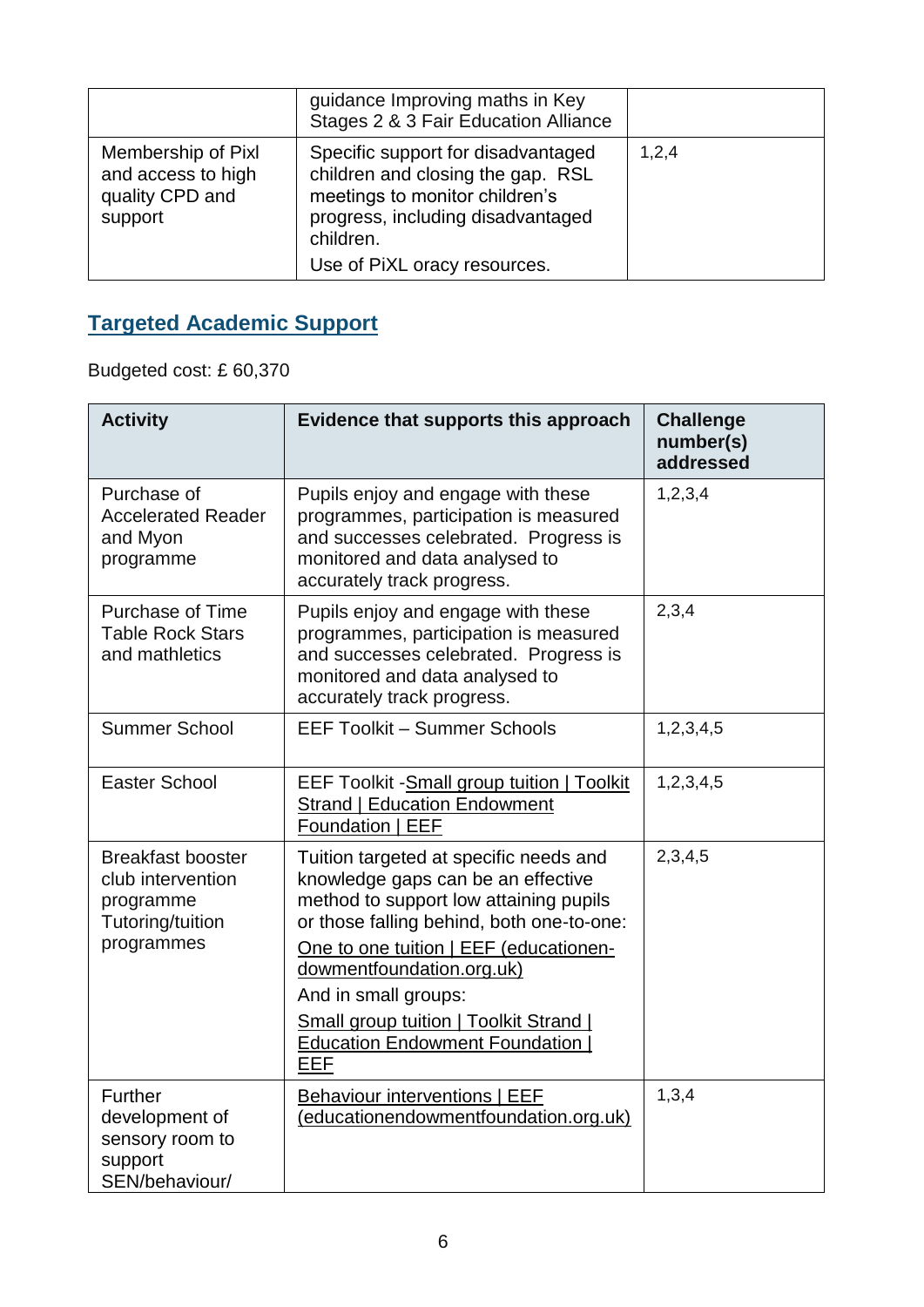| wellbeing<br>interventions |  |  |
|----------------------------|--|--|
|----------------------------|--|--|

## **Wider Strategies**

Budgeted cost: £109,100

| <b>Activity</b>                                                                                                 | Evidence that supports this approach                                                                                                                                                                                                                                                                                                       | <b>Challenge</b><br>number(s)<br>addressed |
|-----------------------------------------------------------------------------------------------------------------|--------------------------------------------------------------------------------------------------------------------------------------------------------------------------------------------------------------------------------------------------------------------------------------------------------------------------------------------|--------------------------------------------|
| Employ a<br>pastoral<br>support<br>assistant to run<br>wellbeing<br>groups, Young<br>Carers, parents<br>groups, | EEF Teaching & Learning Toolkit Metacognition and self-<br>regulation<br>NSPCC guidance<br><b>KCSIE 2021</b>                                                                                                                                                                                                                               | 3,4                                        |
| <b>Breakfast</b><br>club/after<br>school club<br>subsidised                                                     | Promotes good attendance, healthy attitudes<br>DFE: Breakfast clubs in high-deprivation schools                                                                                                                                                                                                                                            | 3,5                                        |
| Allocation for<br>trips and<br>enrichment<br>activities                                                         | <b>EEF Toolkit</b>                                                                                                                                                                                                                                                                                                                         | 3                                          |
| Development<br><b>of</b><br>the wellbeing<br>garden                                                             | <b>EEF Toolkit</b>                                                                                                                                                                                                                                                                                                                         | 3,4                                        |
| School uniform<br>fund and food<br>bank/vouchers<br>to subsidise<br>local offer                                 | <b>EEF Toolkit</b><br><b>NSPCC Neglect briefing</b>                                                                                                                                                                                                                                                                                        | 3                                          |
| Attendance<br>advisory<br>service<br><b>SEASS</b>                                                               | Children's attendance is linked to attainment<br>https://schoolleaders.thekeysupport.com/pupils-and-<br>parents/absence-and-attendance/strategies-for-managing-<br>attendance/research-into-how-attendance-can-impact-<br>attainment/<br>Embedding principles of good practice set out in the DfE's<br>Improving School Attendance advice. | 5                                          |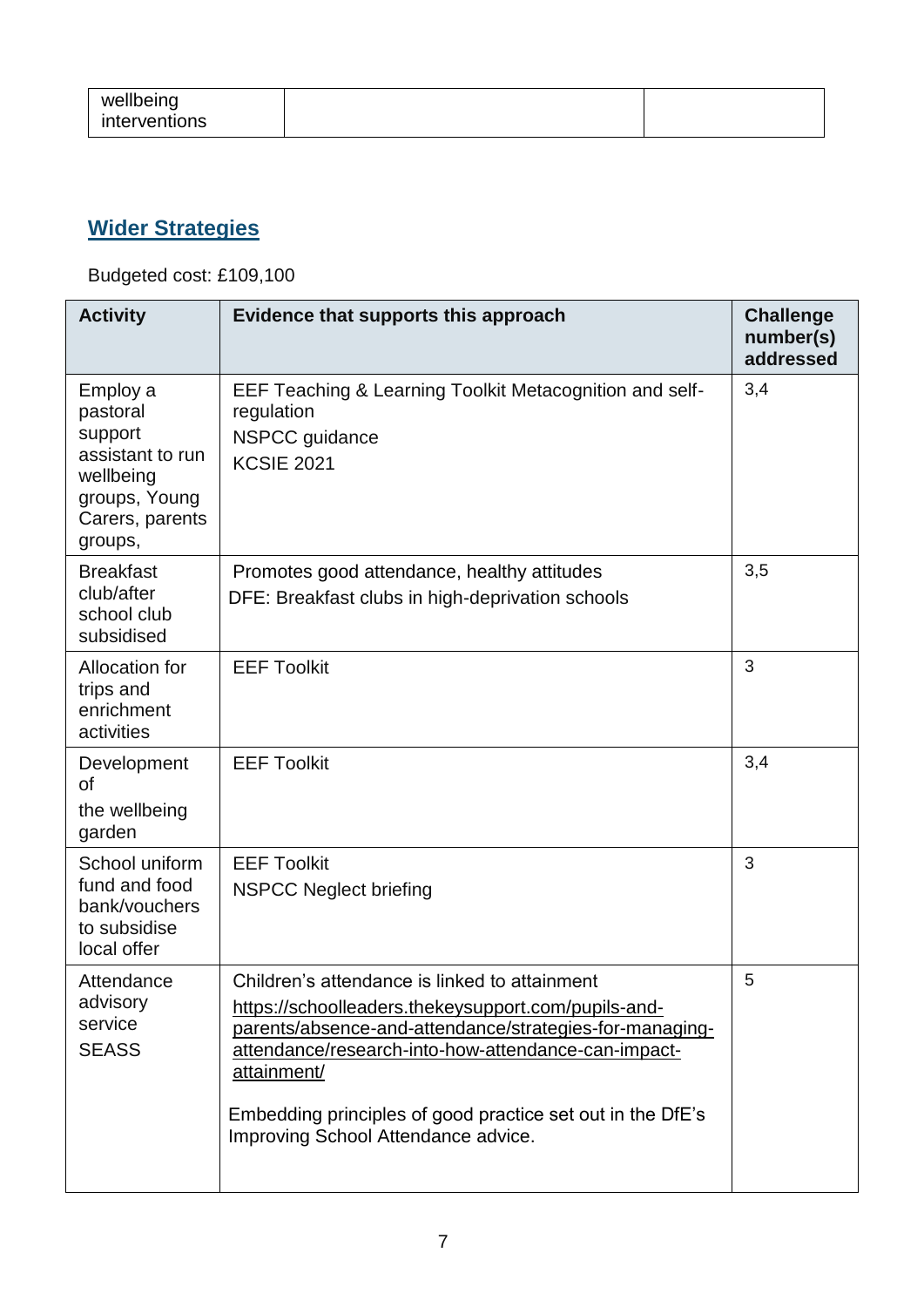| School<br>Counsellor to<br>support<br>identified pupils                                    | <b>EEF Teaching &amp; Learning Toolkit</b><br>NSPCC guidance<br><b>KCSIE 2021</b>                                                                                                                                                                                                 | 3,4 |
|--------------------------------------------------------------------------------------------|-----------------------------------------------------------------------------------------------------------------------------------------------------------------------------------------------------------------------------------------------------------------------------------|-----|
| Health and<br><b>Welfare Officer</b><br>to support<br>vulnerable<br>pupils and<br>families | NSPCC guidance<br><b>KCSIE 2021</b>                                                                                                                                                                                                                                               | 3,5 |
| Educational<br>Psychologist                                                                | EEF_Social_and_Emotional_Learning.pdf(educationendo<br>wmentfoundation.org.uk)                                                                                                                                                                                                    | 3,4 |
| Enrichment<br>activities -<br>clubs                                                        | <b>EEF Teaching and Learning Toolkit</b>                                                                                                                                                                                                                                          | 3,4 |
| Contingency<br>fund                                                                        | Based on our experiences and those of similar schools to<br>ours, we have identified a need to set a small amount of<br>funding aside to respond quickly to needs that have not yet<br>been identified.                                                                           | 3   |
| Rewards for<br>Good To Be<br>Green and<br>Attendance                                       | <b>EEF Teaching and Learning Toolkit</b><br>Children's attendance is linked to attainment<br>https://schoolleaders.thekeysupport.com/pupils-and-<br>parents/absence-and-attendance/strategies-for-managing-<br>attendance/research-into-how-attendance-can-impact-<br>attainment/ | 4,5 |
| Trust<br>Vulnerability<br>Lead 1/5                                                         | NSPCC guidance<br><b>KCSIE 2021</b>                                                                                                                                                                                                                                               | 3,4 |

## **Total budgeted cost: £ 233670**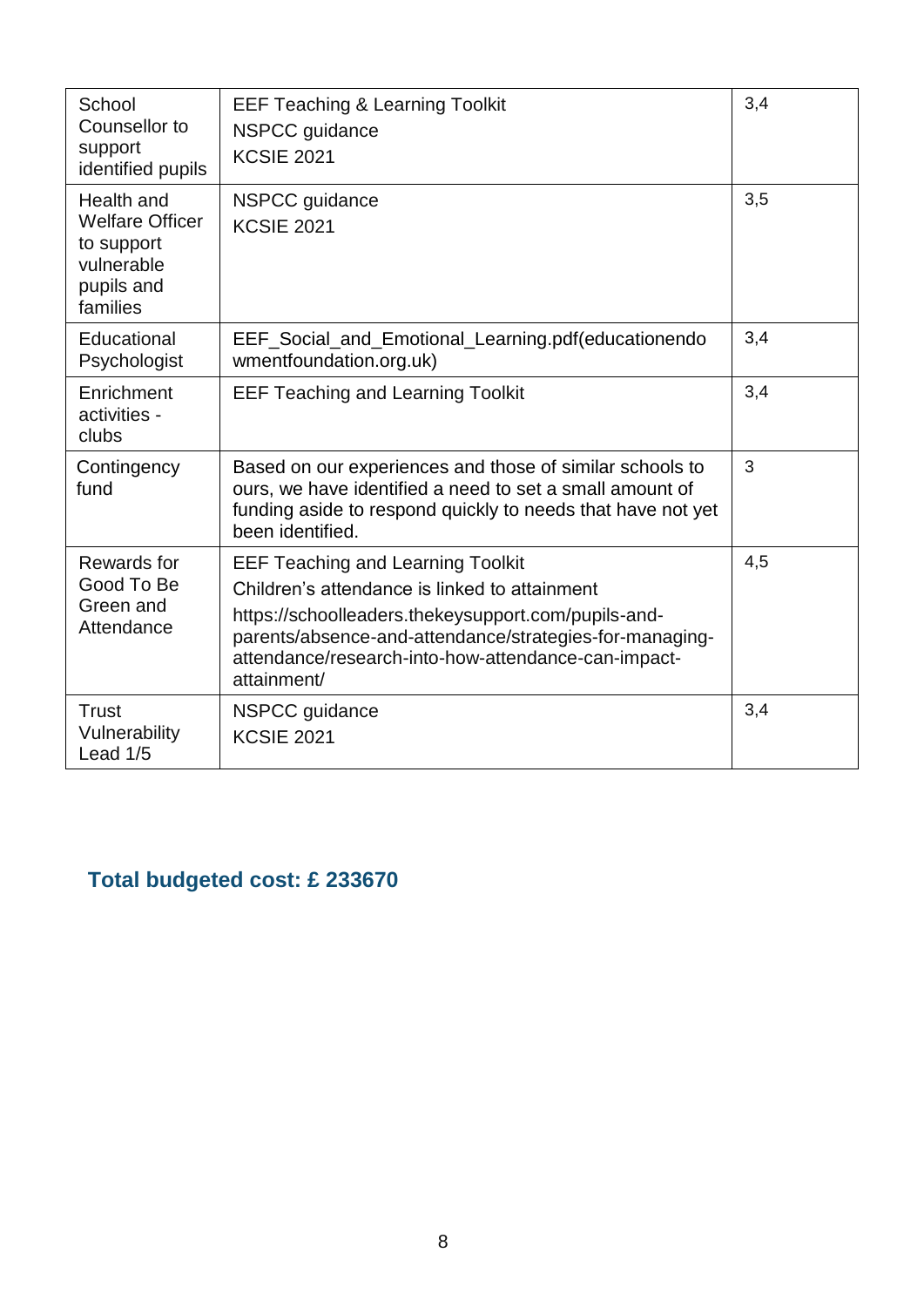# **Review Of Outcomes In The Previous Academic Year**

#### **Pupil Premium Strategy Outcomes**

This details the impact that our pupil premium activity had on pupils in the 2020 to 2021 academic year.

The last set of SATs taken in 2019 showed our Pupil Premium data was significantly above national average for non-disadvantaged combined at KS2 (78% CCA and 71% national average).

2019 Progress scores for disadvantaged pupils R= 5.88 (-0.62), Wr 6.32 (-0.5) and Ma 6.88 (-0.71). National data in brackets.

Our internal assessment data for 2020- 21 suggest that there was a very mixed picture for the performance of disadvantaged pupils across the school.

Our assessment of the reasons for the 2020-21 outcomes suggests the impact of Covid-19 which disrupted the teaching and learning of pupils despite our remote learning strategy and the extensive support for this. As evidenced across the country, school closures were most detrimental to disadvantaged pupils and therefore to a large percentage of our school cohort. The impact of this was mitigated by our efforts to provide a high quality remote curriculum and additionally, extensive support to pupils with many online programmes which we purchased. Additional support included delivering laptops, giving access to wifi, support with food and also counselling support for pupils.

Overall attendance in 2020/21 (94.4%) was higher than in the previous year (2019/20) at 93.6%. Attendance among disadvantaged pupils in 2020/21 was lower than their peers (PP 92.9% and non PP 95.3%). This is why attendance is a focus of our current plan.

Our assessments and observations indicated that pupil behaviour was good but wellbeing and mental health were significantly impacted last year, primarily due to COVID-19-related issues. The impact was particularly acute for disadvantaged pupils. We used pupil premium funding to provide wellbeing support for all pupils, and targeted interventions where required. We are building on that approach with the activities detailed in this plan.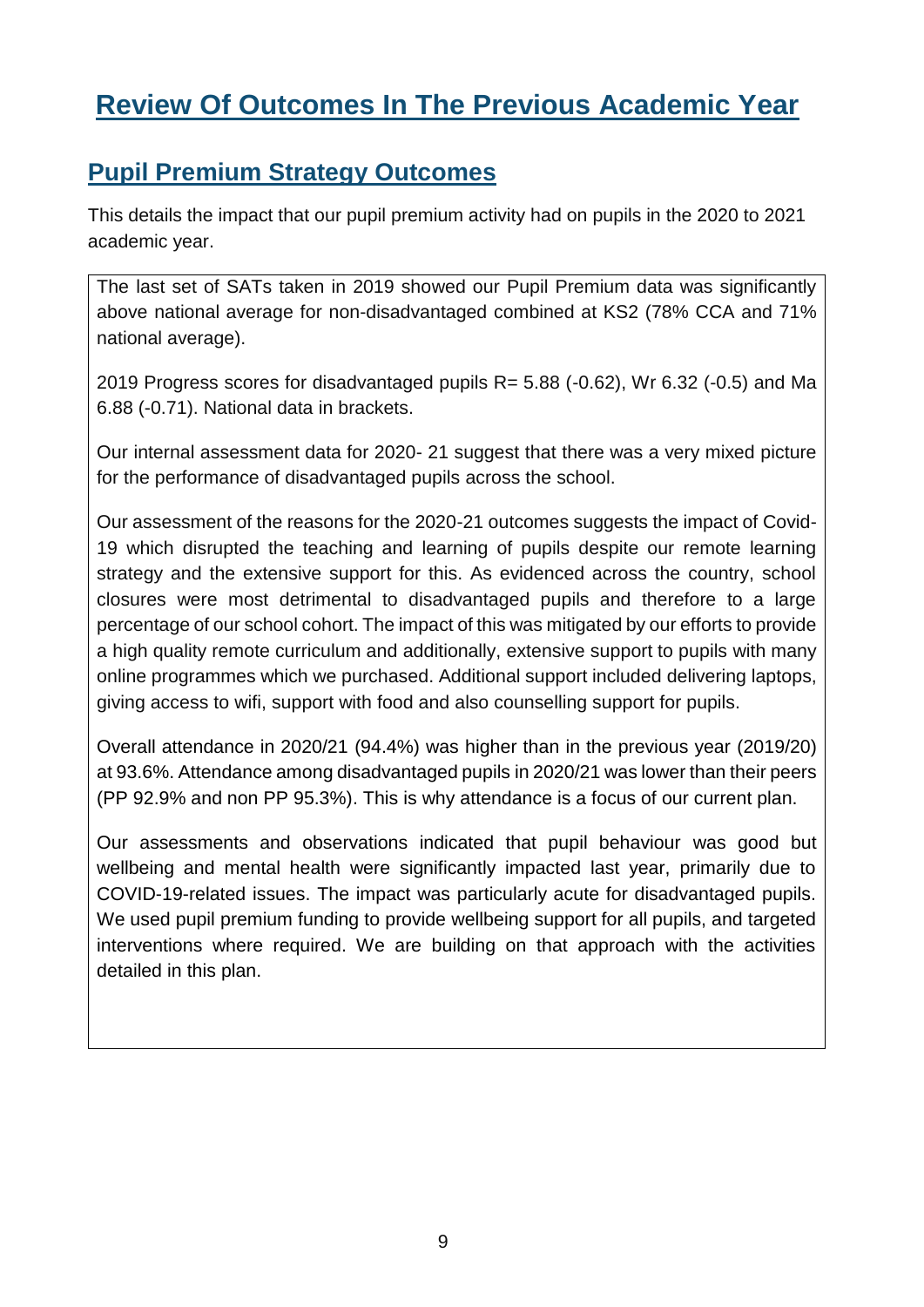## **Externally Provided Programmes**

**N/A**

| Programme | <b>Provider</b> |
|-----------|-----------------|
|           |                 |
|           |                 |

## **Service Pupil Premium Funding**

#### **N/A**

| <b>Measure</b>                                                                    | <b>Details</b> |
|-----------------------------------------------------------------------------------|----------------|
| How did you spend your service pupil<br>premium allocation last academic year?    |                |
| What was the impact of that spending on<br>service pupil premium eligible pupils? |                |